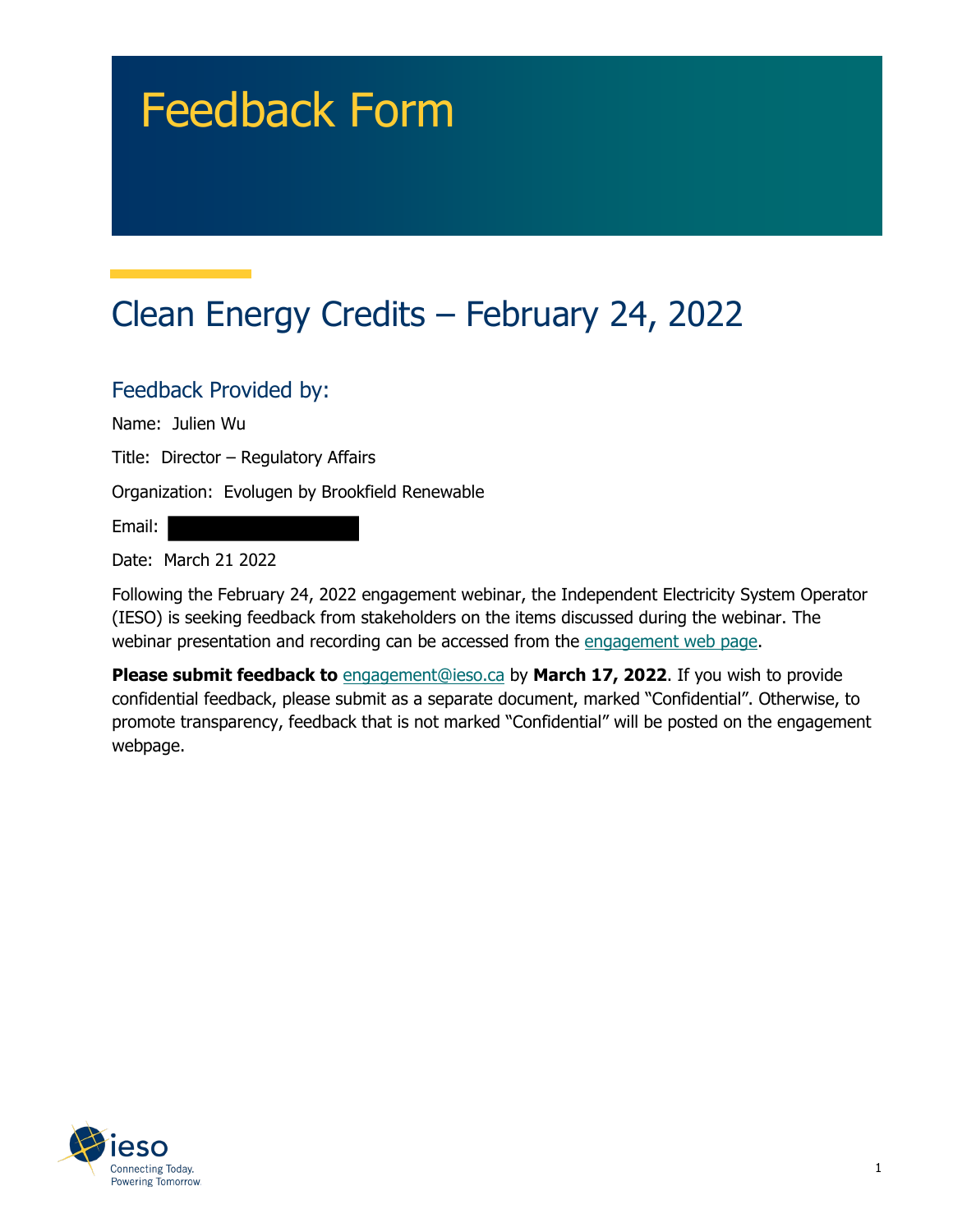## Opportunities & Challenges

| <b>Topic</b>                                                                                                                      | <b>Feedback</b>                                                                                                                                                                                                                                                                                                                                                                                                                                                                                                                                                                                                                                                                                                                                                                                                                                                                                                                                                                 |
|-----------------------------------------------------------------------------------------------------------------------------------|---------------------------------------------------------------------------------------------------------------------------------------------------------------------------------------------------------------------------------------------------------------------------------------------------------------------------------------------------------------------------------------------------------------------------------------------------------------------------------------------------------------------------------------------------------------------------------------------------------------------------------------------------------------------------------------------------------------------------------------------------------------------------------------------------------------------------------------------------------------------------------------------------------------------------------------------------------------------------------|
| What are the key opportunities and<br>challenges the IESO should be aware of<br>in developing a voluntary clean energy<br>market? | The IESO should clearly outline how it intends to treat and<br>register the renewable attributes generated by rate-<br>regulated assets. As the Ontario electricity market is<br>dominated by rate-regulated supply—much of which is<br>hydroelectric in nature—it represents a potential monopoly<br>that would compete with credits produced by IPPs. This<br>information is critical to developers considering<br>participating in the various procurement processes, as it<br>could influence how they might be able to monetize their<br>projects' renewable attributes-a considerable revenue<br>stream. In addition, the IESO should clearly establish<br>whether any rate-regulated and/or IPP generated<br>renewable attributes have already been monetized, both<br>inside and/or outside the province. Understanding what the<br>state of the renewable attributes "market" is currently in<br>Ontario would help establish a fair and leveled playfield for<br>all. |

#### Design considerations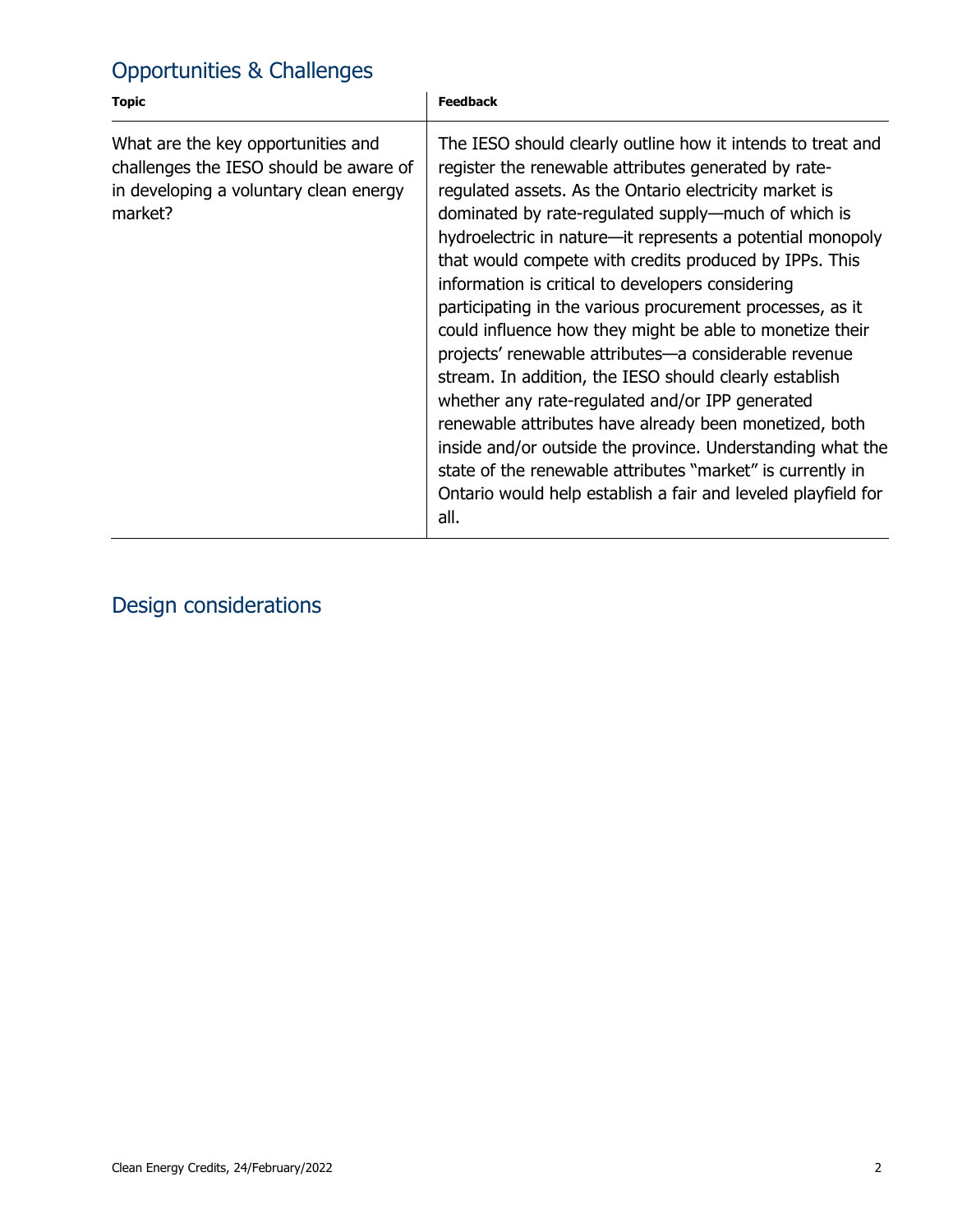| <b>Topic</b>                                                                                       | <b>Feedback</b>                                                                                                                                                                                                                                                                                                                                                                                                                                                                                                                                                                                                                                                                                                                                                                                                                                                                                                                                                                                                                                                                                                                                                                                                                                                                                                                                                                                                                                                                                                                                                                                                                                                             |
|----------------------------------------------------------------------------------------------------|-----------------------------------------------------------------------------------------------------------------------------------------------------------------------------------------------------------------------------------------------------------------------------------------------------------------------------------------------------------------------------------------------------------------------------------------------------------------------------------------------------------------------------------------------------------------------------------------------------------------------------------------------------------------------------------------------------------------------------------------------------------------------------------------------------------------------------------------------------------------------------------------------------------------------------------------------------------------------------------------------------------------------------------------------------------------------------------------------------------------------------------------------------------------------------------------------------------------------------------------------------------------------------------------------------------------------------------------------------------------------------------------------------------------------------------------------------------------------------------------------------------------------------------------------------------------------------------------------------------------------------------------------------------------------------|
| Which design considerations outlined in<br>this presentation are most important to<br>you and why? | "Customer choice" in purchasing their preferred technology<br>types and other characteristics is the most important<br>consideration. In addition, while the current Scope is to<br>"enable trading of credits within Ontario," for the design to<br>also "Monetize investments," be "Future Proof," and be<br>"Maximizing market opportunity," the CEC Registry should<br>from day one be interconnected and comparable to other<br>environmental attributes markets. Failing to do so might<br>result in costly re-designs down the road, or incentivize<br>Ontario customers to prefer renewable credits from other<br>jurisdictions that present a bigger participation pool and<br>more choices. It is also difficult to "Maximize market"<br>opportunity" if the Registry were limited to Ontario alone:<br>in contrast, Ontario's interties allow the trading of<br>electricity via arbitrage to create efficient market outcomes<br>for both load and suppliers. In the same vein, an<br>interconnected Registry would allow marketers to realize<br>market opportunities on behalf of their customers. To be<br>clear, as the Registry is a voluntary market and not a<br>compliance obligation, Ontario has an incentive to create<br>an interconnected market that is on par with industry best-<br>practices, or customers could simply procure voluntary<br>credits elsewhere. Arbitrarily limiting the Registry to<br>Ontario alone would not constraint customers to voluntarily<br>"buy Ontario." Finally, the design consideration to<br>"Avoiding double counting" directly requires the<br>environmental attributes to be comparable between<br>markets. |

| <b>Topic</b>                                                                                    | <b>Feedback</b> |
|-------------------------------------------------------------------------------------------------|-----------------|
| What other design considerations should   Click or tap here to enter text.<br>IESO be aware of? |                 |

## Engagement Process

| <b>Topic</b>                                                                                                              | <b>Feedback</b>                                                                                                          |
|---------------------------------------------------------------------------------------------------------------------------|--------------------------------------------------------------------------------------------------------------------------|
| Which stakeholder groups and/or design<br>topics are most important to include in<br>the planned focus group discussions? | Developers, existing asset owners, marketers, as well as<br>potential buyers should all be included in the focus groups. |